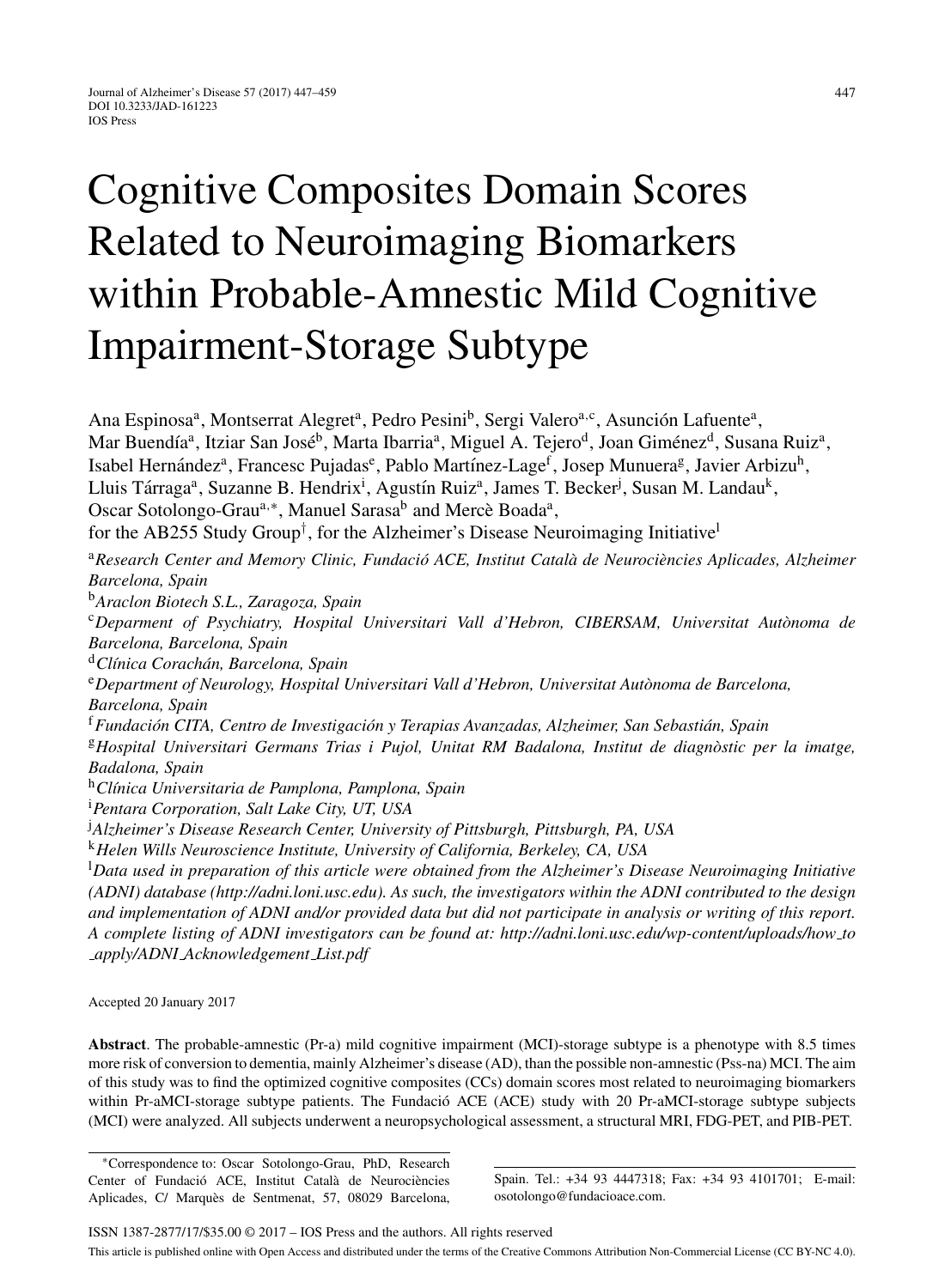The adjusted hippocampal volume (aHV) on MRI, the standard uptake value ratio (SUVR) on FDG-PET and PIB-PET SUVR measures were analyzed. The construction of the CCs domain scores, and the aHV on MRI and FDG-PET SUVR measures, were replicated in the parental AB255 study database (*n* = 133 MCI). Partial correlations adjusted by age, gender, and education were calculated with the associated *p*-value among every CC domain score and the neuroimaging biomarkers. The results were replicated in the "MCI due to AD" with memory storage impairments from ADNI. Delayed Recall CC domain score was significantly correlated with PIB-PET SUVR  $(\beta = -0.61, p = 0.003)$  in the ACE study and also with aHV on MRI ( $\beta = 0.27$ ,  $p = 0.01$ ) and FDG-PET SUVR ( $\beta = 0.27$ ,  $p = 0.01$ ) in the AB255 study. After a median survival time of 20.6 months, 85% from the ACE MCI converted to AD. The replication of our results in the ADNI dataset also confirmed our findings. Delayed Recall is the CC domain score best correlated with neuroimaging biomarkers associated with prodromal AD diagnosis.

Keywords: Alzheimer's disease, amnestic mild cognitive impairment, amyloid, cognition, hippocampus, magnetic resonance imaging, memory, positron emission tomography

## **INTRODUCTION**

The search for reliable Alzheimer's disease (AD) biomarkers to identify prodromal AD [1, 2], or mild cognitive impairment (MCI) due to AD [3], already implemented or that has been proposed should be used in clinical trials and clinical diagnosis [1, 3–7], has focused on expensive methods which are often poorly tolerated by patients (e.g., PET). By contrast, neuropsychological tests are non-invasive, and may be cost-effective, better predictors of disease than neuroimaging [8]. The identification of optimal cognitive composites (CCs) domains that are related to neuroimaging biomarkers and that characterize specific phenotypes will maximize the cost-effectiveness of clinical practice and management, and recruitment into clinical trials.

In a recent study [9], at *The Memory Disorders Unit* from Fundació ACE (Barcelona, Spain) [10] which involved the follow-up of 550 MCI subjects for an average of 26.6 months, the present authors found that the majority (45.5%) of those MCI individuals who subsequently developed dementia displayed the AD dementia phenotype.

The MCI subjects were classified as probable/possible in function of the presence of comorbidities that could otherwise explain their cognitive deficits [9, 11–13]. Among those probableamnestic (Pr-a) MCI patients with memory storage impairment [14] (i.e., impaired recall and recognition), there was an 8.5 times greater risk to develop dementia, mainly AD, than those with the possible MCI condition, where cognitive deficits did not include memory.

The aim of the present study was to find the optimized CC domain scores that were most related to three brain imaging biomarkers, derived from structural magnetic resonance imaging (MRI),  $\binom{18}{1}$ fluorodeoxyglucose-positron emission tomography (FDG-PET), and Pittsburgh compound B-positron emission tomography (PiB-PET) within the Pr-aMCI storage phenotype.

## **MATERIALS AND METHODS**

## *Subjects*

For the purpose of this study, two groups of datasets, >64 years old, were analyzed: (i) The Fundació ACE (ACE) study  $(n = 59)$  with 20 Pr-a-MCI-storage subtype subjects (MCI, from now on) (60.0% men) all with multiple domains impaired and 39 healthy controls (HC) (51.3% men), were all recruited and assessed from 2010 to 2013 at *The Memory Disorders Unit* from Fundacio ACE, Insti- ´ tut Català de Neurociènces Aplicades, Barcelona, Spain [10]. All subjects underwent a neuropsychological assessment including five cognitive domains and were subjected to a structural MRI, FDG-PET, and PIB-PET; and (ii) The parental AB255 study  $(n=175)$  with 133 MCI all with multiple domains impaired and 42 HC, were all recruited and assessed at 19 clinical memory research sites in Spain, Italy, Sweden, and France and led by Araclon Biotech S.L., Zaragoza, Spain. The construction of the five CCs domain scores, and the adjusted hippocampal volume (aHV) on structural MRI, and the standard uptake value ratio (SUVR) on FDG-PET measures, were replicated in the parental AB255 study database.

The study was approved by the CEIC ethic committee 2009/5455, and all participants provided written informed consent prior to inclusion.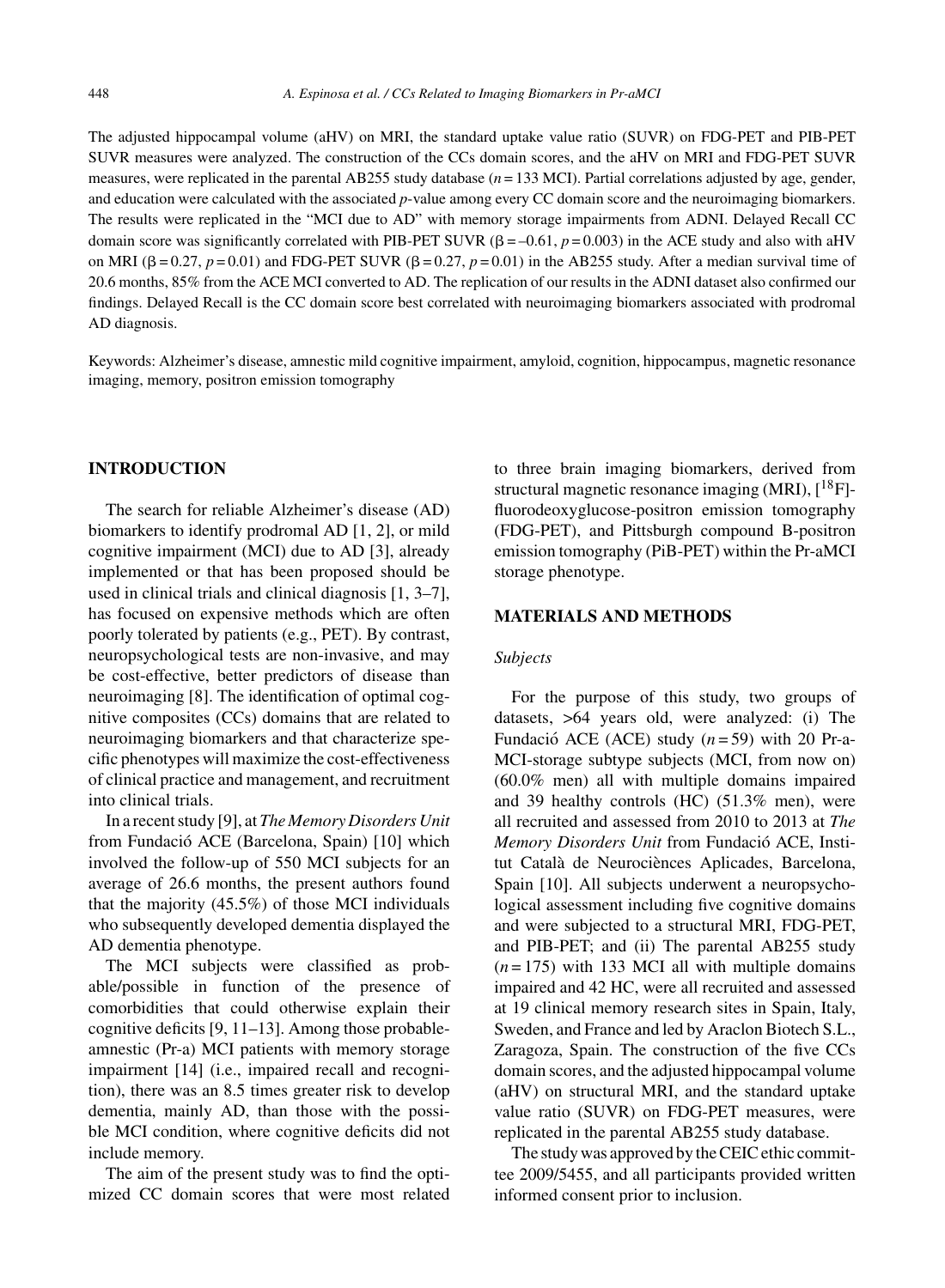## *Clinical characteristics of the ACE study and the AB255 study*

All had the following inclusion criteria: aged from 65 to 85; without lifetime history of psychiatric, neurological, or systemic illnesses; autonomy for instrumental activities of daily living; preserved global cognition (Mini-Mental State Examination, MMSE)  $[15, 16]$  ( $> 24$  scores); with general good health; a Hachinski Ischemia Scale [17] score  $\leq 4$ ; without depressive symptoms measured by selfrating Geriatric Depression Scale [18] (< 11 scores); at least minimal elementary school; without severe auditory or visual abnormalities including glaucoma and cataracts; and, DNA sample available. Those subjects with significant vascular pathology on MRI that could explain memory deficits, and/or with contraindications for neuroimaging administration, were excluded from the study.

#### *Diagnostic adjudication*

The HC subjects had a normal clinical history for their age, and no neurological signs or symptoms. They did not report problems with memory or other cognitive functions, and their performance on the MMSE [15, 16], and measures of memory function were normal. The Clinical Dementia Rating (CDR) [19] was 0, and none had a family history of dementia.

The MCI patients fulfilled Petersen's diagnostic criteria [20], including subjective memory complaint, relatively preserved performance in activities of daily living, absence of dementia, and a measurable impairment in memory function, with or without a deficit in other cognitive domains [21]. They did not have significant clinical comorbidities (i.e., cerebrovascular disease, history of head trauma encephalopathy, infectious diseases, or developmental disabilities) that could themselves cause cognitive deficits [12, 13]. The memory loss was characterized as being one of impaired storage [14] because both verbal delayed recall and recognition memory were impaired. The CDR score was 0.5, with a 0.5 or 1 score for memory; the Interview for Deterioration in Daily Activities in Dementia score was less than 40 [22]. Those subjects who converted to dementia, that is, to AD [5, 23], and mixed dementia (AD with cerebrovascular disease) over the study period, were classified as MCI converters. All of them had a CDR [19] of 1. In contrast, those subjects who remained stable during follow-ups were classified as stable or non-MCI converters.

#### *Neuropsychological assessment*

All subjects underwent a neuropsychological battery for diagnostic purposes, including evaluation of i) global cognition using the MMSE [15, 16], once adjusted by age and educational level; ii) verbal learning and memory by The Word List Learning test from the Wechsler Memory Scale-Third Edition (WMS-III) [24], including delayed recall, and a recognition task) without list of interference [25, 26], and the Free and Cued Selective Reminding Test (FCSRT) [27] adjusted by age and educational level; and, iii) The Vocabulary test of the Wechsler Adult Intelligence Scale-Third Edition (WAIS-III) [28], as a previous cultural level estimation tool.

Comparison of demographic, genetic, and neuropsychological data of these subjects are detailed in Table 1. There were no statistically significant differences between HC and MCI subjects in education or gender, but they did differ in age (Cohen's *d* = 1.00,  $p = 0.001$ ) (Table 1). The MCI patients had a higher frequency of APOE  $\varepsilon$ 4 allele carriers (presence of at least one  $\varepsilon$ 4 allele) compared to the HC subjects  $(\chi^2 = 22.26, p < 0.001,$  Odds Ratio = 20.42). The MCI patients had significantly lower scores in the Global Cognition, Verbal Memory, and Vocabulary test compared to the HC group (Table 1).

#### *Cognitive composites construction*

All subjects underwent a neuropsychological battery with tests in five cognitive domains: 1) *Memory*: Rey's Auditory-Verbal Learning Test (RAVLT) [29] and Alzheimer's Disease Assessment Scale-Cognitive Subscale (ADAS-Cog) [30] (only immediate recall on memory condition); 2) *Delayed Recall:* both verbal RAVLT [29] and ADAS-Cog [30] also incorporating non-verbal (Rey-Osterrieth Complex Figure Test, ROCF) [29]; 3) *Processing Speed, Attention, and Executive Functions:* Digit Symbol coding and Digit spans forwards and backwards [29], Trail Making Test (part B-part A) [29]; Semantic Verbal Fluency ("animals" during one minute) [29], and Phonetic Verbal Fluency (words beginning with "P" during one minute) [29]; 4) *Language:* Boston Naming Test [29] and Commands item from the ADAS-Cog [30]; and 5) *Praxis:* the ROCF copy condition [29] and Block Design from WAIS-III [29].

In order to create the CCs domain scores, the data were first analyzed by a principal component analysis (PCA). Five separate PCAs were performed, one for each of the following cognitive domains: 1)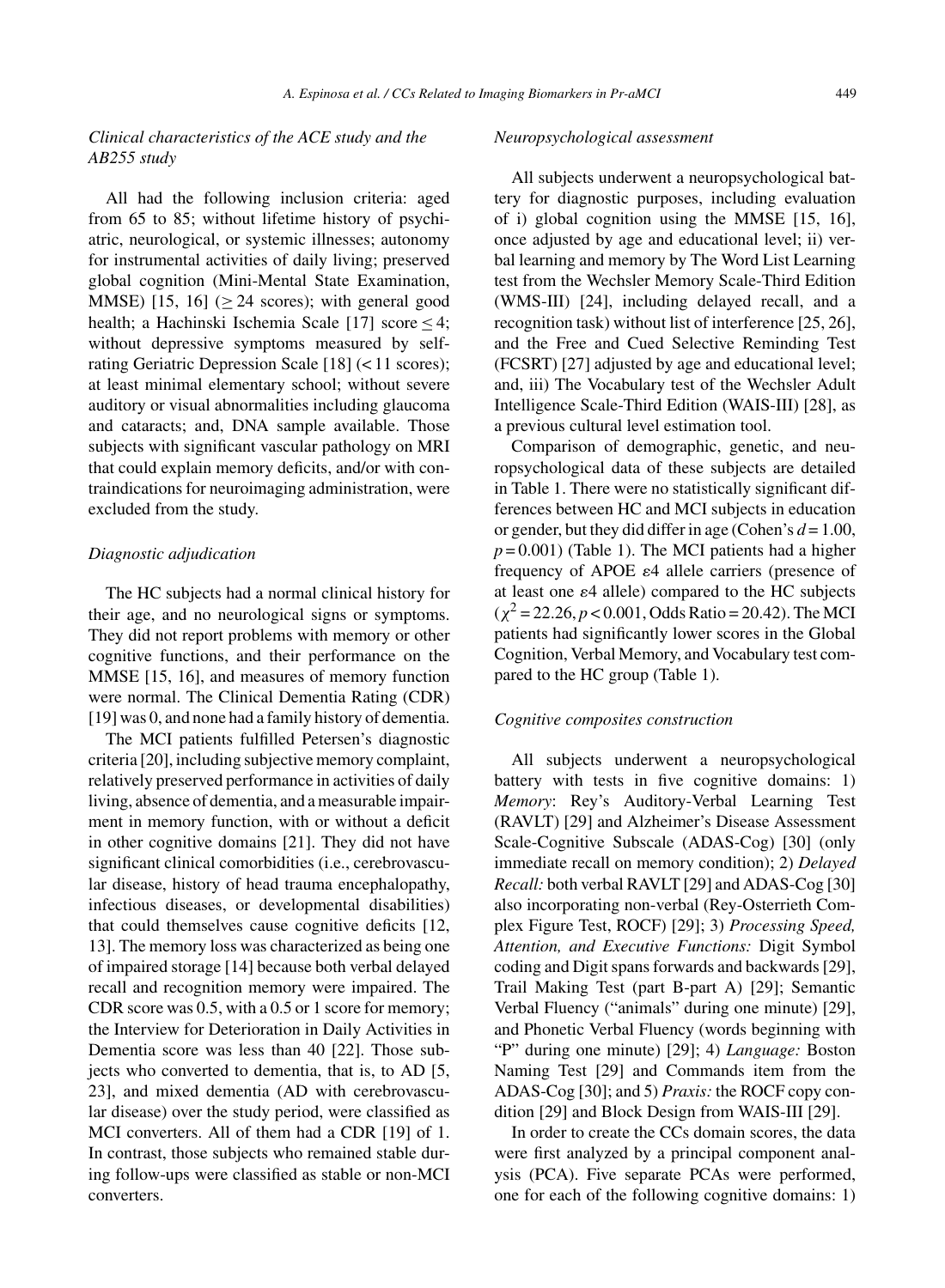|                                                                   | HC             | MCI             | <b>Statistics</b>   | p         | Effect size <sup>3</sup> |
|-------------------------------------------------------------------|----------------|-----------------|---------------------|-----------|--------------------------|
| $N(\%)$                                                           | 39(66.1)       | 20(33.9)        |                     |           |                          |
|                                                                   | 42(24.0)       | 133(76.0)       |                     |           |                          |
| Gender $n$ (%) Male                                               | 20(51.3)       | 12(60.0)        | 0.59 <sup>1</sup>   | 0.360     | 0.70                     |
|                                                                   | 21(50.0)       | 64(48.1)        | $0.04^{1}$          | 0.832     | 1.08                     |
| Education in years                                                | $12.3 \pm 4.1$ | $10.6 \pm 4.1$  | 2.01 <sup>2</sup>   | 0.161     | 0.42                     |
|                                                                   | $12.2 \pm 3.9$ | $15.4 \pm 22.9$ | $0.81^{2}$          | 0.370     | 0.24                     |
| Age in years                                                      | $71.3 \pm 4.4$ | $75.7 \pm 4.4$  | $13.15^2$           | $0.001**$ | 1.00                     |
|                                                                   | $71.0 \pm 4.5$ | $74.0 \pm 5.1$  | $11.89^{2}$         | $0.001**$ | 0.63                     |
| APOE 4 $n$ (%)                                                    | 4(10.3)        | 14(70.0)        | 22.26 <sup>1</sup>  | $0.001**$ | 20.42                    |
| (presence of $\varepsilon$ 4 or $\varepsilon$ 4/ $\varepsilon$ 4) | 4(9.5)         | 73(54.9)        | $26.66^{1}$         | $0.001**$ | 11.56                    |
| Neuropsychological battery                                        |                |                 |                     |           |                          |
| <b>Global Cognition</b>                                           |                |                 |                     |           |                          |
| <b>MMSE</b>                                                       | $29.7 \pm 0.6$ | $26.0 \pm 1.9$  | $43.09^{2}$         | $0.001**$ | 2.96                     |
|                                                                   | $29.7 \pm 0.6$ | $26.2 \pm 2.2$  | $104.09^{2}$        | $0.001**$ | 2.50                     |
| Verbal Memory                                                     |                |                 |                     |           |                          |
| Verbal Learning and Memory WMS-III                                |                |                 |                     |           |                          |
| Learning (Trials $1+2+3+4$ )                                      | $30.0 \pm 5.2$ | $16.0 \pm 4.9$  | $32.79^2$           | $0.001**$ | 2.77                     |
|                                                                   | $29.6 \pm 5.1$ | $16.6 \pm 4.8$  | 227.90 <sup>2</sup> | $0.001**$ | 2.63                     |
| Delayed Recall                                                    | $6.3 \pm 2.8$  | $0.3 \pm 0.7$   | 33.85 <sup>2</sup>  | $0.001**$ | 3.43                     |
|                                                                   | $6.1 \pm 2.5$  | $1.2 \pm 1.7$   | $210.04^{2}$        | $0.001**$ | 2.33                     |
| Recognition memory                                                | $22.3 \pm 1.8$ | $14.6 \pm 2.7$  | $53.84^2$           | $0.001**$ | 3.42                     |
|                                                                   | $22.1 \pm 1.8$ | $15.3 \pm 2.1$  | $350.73^{2}$        | $0.001**$ | 3.49                     |
| <b>Buschke Selective Reminding Test</b>                           |                |                 |                     |           |                          |
| Free recall (Trials $1+2+3$ )                                     | $23.7 \pm 6.7$ | $3.1 \pm 3.0$   | 58.80 <sup>2</sup>  | $0.001**$ | 4.25                     |
|                                                                   | $23.7 \pm 6.7$ | $6.1 \pm 4.7$   | $359.54^{\circ}$    | $0.001**$ | 3.09                     |
| Cued Recall (Trials 1+2+3)                                        | $18.9 \pm 5.2$ | $10.6 \pm 6.2$  | 12.11 <sup>2</sup>  | $0.001**$ | 1.46                     |
|                                                                   | $18.5 \pm 5.0$ | $11.9 \pm 6.1$  | $40.90^{2}$         | $0.001**$ | 1.19                     |
| Free + Cued Recall                                                | $42.5 \pm 4.4$ | $13.8 \pm 7.9$  | $107.15^2$          | $0.001**$ | 4.67                     |
|                                                                   | $42.7 \pm 4.4$ | $17.9 \pm 8.9$  | $289.76^2$          | $0.001**$ | 3.73                     |
| Vocabulary test (WAIS-III)                                        | $13.9 \pm 2.1$ | $12.4 \pm 2.4$  | 4.11 <sup>2</sup>   | $0.011*$  | 0.88                     |
| (Scalar Scores)                                                   | $13.8 \pm 2.1$ | $11.8 \pm 2.5$  | 32.58 <sup>2</sup>  | $0.001**$ | 1.05                     |

Table 1 Demographic, genetic and neuropsychological data between HC and MCI subjects from the ACE study and the AB255 study

Values in regular print correspond to ACE study and values in *italic* correspond to AB255 study; HC, healthy controls; MCI, amnestic mild cognitive impairment-storage type; MMSE, Mini-Mental State Examination; WMS-III, Wechsler Memory Scale, Third Edition; Recognition memory, correct answers WMS-III; WAIS-III, Wechsler Adult Intelligence Scale-Third Edition. Values reported are means:±; SD, standard deviation; <sup>1</sup>:  $\chi^2$ ; 2: F; <sup>3</sup>: Cohen's *d* for continuous variables, and Odds ratio for categorical data are reported. \*Statistically significant *p* ≤ 0.01; ∗∗*p* ≤ 0.001.

learning, 2) delayed recall on memory, 3) executive functions, 4) language, and 5) praxis. Every PCA was forced to produce a unidimensional factorial solution, according to the expected unidimensional neuropsychological function assessed. The original variables contributed to the final score in a weighted way, based on the magnitude of the inter-correlations among the variables in the same composite domain. The stability of the PCA was evaluated by means of the Hotelling's T2 test. When a neuropsychological variable obtained a factorial loading <0.3 in the one-dimension solution, the variable was excluded from the analysis [31], assuming that this variable has a poor empirical contribution to the corresponding inferred cognitive function. According this criterion, Digit Symbol coding, Digit spans forwards, and backwards subtests of WAIS-III [29], and Commands from ADAS-Cog [30], were each excluded from the corresponding

PCA analyses. The linear function of the original variables from the factorial solution, was used as a final standardized domain score, for each subject, which we identified as a composite in this study. Each cognitive domain corresponded to a CC domain score that could be later analyzed using standard procedures.

#### *Neuroimaging acquisition and analysis*

All subjects from the ACE study underwent a structural MRI, FDG-PET, and PiB-PET within 30 days following the neurological and neuropsychological visits. All subjects from the AB255 study underwent a structural MRI and FDG-PET. Imaging data were analyzed using the Fundació ACE Pipeline for Neuroimaging Analysis, available at [http://detritus.fundacioace.com/.](http://detritus.fundacioace.com/)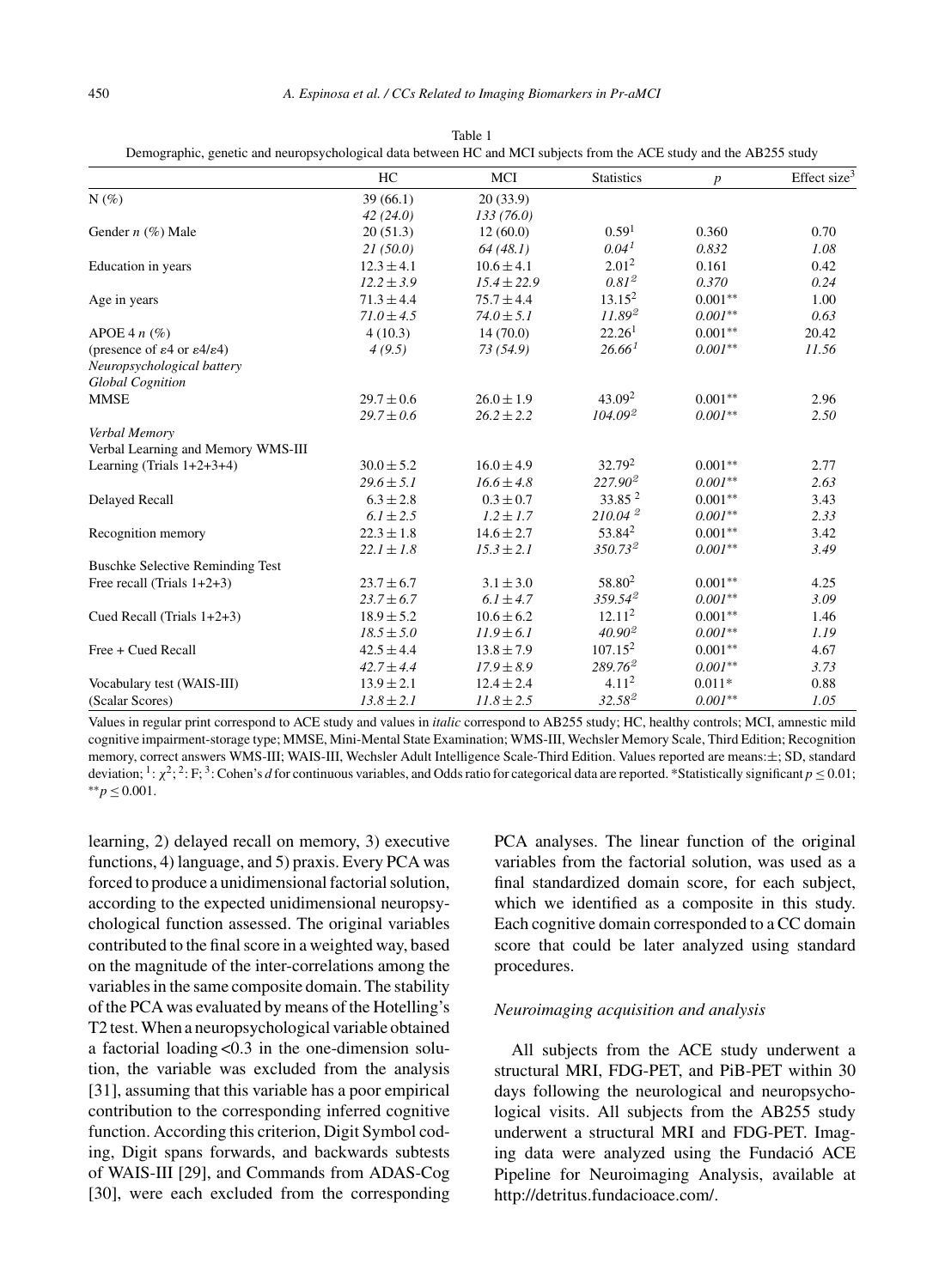All MRI scans were performed with a 1.5T MR scanner (Magnetom Symphony; Siemens Medical Solutions, Erlangen, Germany). The protocol for the acquisition of the MRI data was identical for all subjects and consisted of 3D T1-weighted Sagital MP-RAGE, 2D Axial T2-weighted TSE, 2D Axial Fluid-Attenuated Inversion Recovery (FLAIR), 2D Axial T2\* Gradient Echo and 2D Axial Diffusion Weighted Imaging. Brain images were also visually inspected by experienced clinicians who were blinded to the participants' demographic, anthropometric, and clinical data. All MRI were acquired before the PET and an expert neuroradiologist excluded any form of vascular pathology over participants. Subjects with MRI evidence of major stroke, white matter hyperintensities, leukoaraiosis, and lacunae were excluded.

Cortical reconstruction and volumetric segmentation was performed with the Freesurfer 5.3 image analysis suite, which is documented and freely available for download online [\(http://surfer.nmr.](http://surfer.nmr.mgh.Harvard.edu/) [mgh.Harvard.edu/](http://surfer.nmr.mgh.Harvard.edu/)). The technical details of these procedures are also described in prior publications [32, 33]. Freesurfer morphometric procedures have been proven to show good test-retest reliability across scanner manufacturers and across field strengths [34, 35]. The procedures for the measurement of cortical thickness have been validated against histological analysis [34] and manual measurements [33, 36].

A residual approach was used to adjust hippocampal volume by total intracranial volume (ICV) [37]. The aHV was obtained with the following formula:  $a$ HV = HV-b (ICV-<ICV>), where HV is the mean value between right and left HV, <ICV> reflects the group mean ICV value and b is the regression slope between ICV and HV.

## *FDG-PET*

The FDG-PET were acquired 60 min after intravenous injection of approximately 370 MBq of  $[18F]$ -FDG during 20 min. The imaging processing and calculation of mean value for the defined ROI were performed using the imaging processing suite FSL, free available online at <http://fsl.fmrib.ox.ac.uk/fsl/fslwiki/>. Every individual scan was averaged and corrected. Then, the resultant images were coregistered to Montreal National Institute (MNI) standard space and mean value of FDG-PET activity calculated for a composite regionof-interest (ROI). This composite ROI was built with a set of five ROIs (left and right angular gyri, bilateral posterior cingulate gyrus, and left middle and inferior temporal gyrus) based on coordinates cited frequently in other FDG studies comparing AD, MCI, and normal subjects in the ADNI (Alzheimer's Disease Neuroimaging Initiative) database and available

in [http://adni.loni.usc.edu/methods/research-tools/.](http://adni.loni.usc.edu/methods/research-tools/) The SUVR was calculated normalizing by the value of vermis/pons as described in Landau et al. [38].

Notice that volumetric and FDG-PET analysis carried on our data were made using the same methods that ADNI site recommend. Information about these analyses are available in ADNI website [\(http://adni.loni.usc.edu/methods/](http://adni.loni.usc.edu/methods/)).

## *PIB-PET from the ACE study*

All these individuals also received a PIB-PET scan. The PIB-PET was acquired 50 min after intravenous injection of 400 MBq of the radiotracer. Every subject MRI was previously segmented using Freesurfer. A cortical composite ROI was built with the labels exported by Freesurfer segmentation on Desikan-Killiany Atlas. The composite ROI included four large cortical grey matter regions (frontal, anterior/posterior cingulate, lateral parietal, lateral temporal). The SUVR was calculated using the cerebellum as reference region [39, 40].

## *Apolipoprotein E (APOE) genotyping*

APOE genotyping was performed for all subjects as previously described by Hixson et al. [41] using the amplification of genomic DNA, digestion with HhaI, and further analysis of the restriction fragments.

## *Alzheimer's disease neuroimaging initiative data*

Additional data used in the preparation of this study were obtained from the ADNI database [\(http://adni.loni.usc.edu\)](http://adni.loni.usc.edu). The ADNI was launched in 2003 as a public-private partnership, with the primary goal to assess relationships between serial MRI, PET, other biological markers, and clinical and neuropsychological assessment in the progression of MCI and early AD.

The ADNI repository was explored for MCI patients with PIB-PET images  $(n=65)$  [42, 43], and who were similar in age, gender, and educational levels to the ACE study and in parental dataset the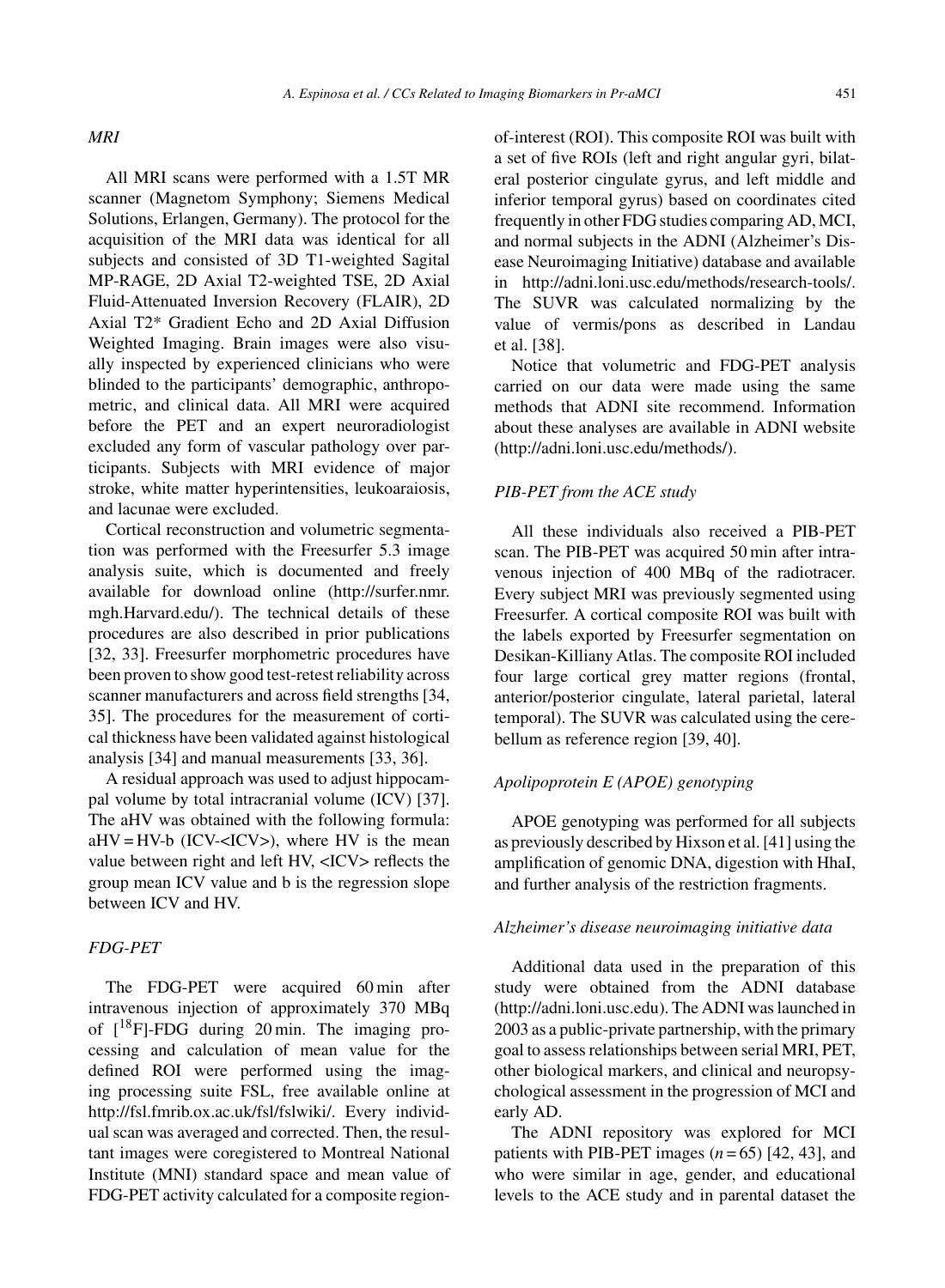| CCs related to:        | $(A)$ aHV |            | $(B) FDG-PET$ |            | $(C)$ PIB-PET |                 |
|------------------------|-----------|------------|---------------|------------|---------------|-----------------|
|                        |           | $p$ -value |               | $p$ -value |               | <i>p</i> -value |
| Learning CC            | 0.09      | 0.74       | 0.06          | 0.82       | $-0.02$       | 0.92            |
|                        | 0.13      | 0.12       | 0.05          | 0.59       | NA            | NA              |
| Delayed Recall CC      | $-0.02$   | 0.94       | 0.06          | 0.82       | $-0.61$       | $0.003*$        |
|                        | 0.27      | $0.01*$    | 0.27          | $0.01*$    | NA            | NA              |
| Executive Functions CC | 0.29      | 0.24       | 0.23          | 0.37       | $-0.19$       | 0.45            |
|                        | 0.01      | 0.92       | 0.21          | 0.03       | NA            | NA              |
| Language CC            | 0.23      | 0.37       | $-0.04$       | 0.87       | 0.21          | 0.40            |
|                        | 0.06      | 0.51       | 0.04          | 0.65       | NA            | NA              |
| Praxis CC              | 0.19      | 0.46       | $-0.01$       | 0.97       | $-0.07$       | 0.79            |
|                        | $-0.08$   | 0.33       | 0.13          | 0.14       | NA            | NA              |

Table 2 Partial correlations between neuroimaging biomarkers and the five CCs domain scores in MCI subjects from the ACE study (*n* = 20) and the AB255 study (*n* = 133)

Values in regular print correspond to ACE study and values in *italic* correspond to AB255 study; CC, Cognitive Composite domain score; aHV, adjusted hippocampal volume; β, partial correlations adjusted by age, gender, and education; NA, not applicable; \*Statistically significant after Bonferroni's correction  $p \leq 0.01$ .

AB255 study. From those with MCI, 54 subjects (34 PIB positive and 16 PIB negative) were labeled as "MCI due to AD" with memory storage impairment. Moreover, those MCI with structural MRI (*n* = 477) and with FDG-PET (*n* = 336) were also downloaded from the ADNI repository for a later comparison of results obtained in this study.

The subtests used for the construction of the ADNI CC domain score were the delayed recall on memory scores from ADAS-Cog scale and RAVLT. ADNI PIB neuroimaging analysis was completed at University of Pittsburgh, PET Facility. The methods used in this analysis are described at the ADNI website [\(http://adni.loni.usc.edu/methods/pet-analysis\)](http://adni.loni.usc.edu/methods/pet-analysis).

An automated template-based method was used to sample multiple ROIs on the ADNI PIB SUVR image. The PIB SUVR was downloaded from the ADNI website along with its corresponding ADNI Processed 3 MR image. The MR image choice was scanner dependent. The PIB SUVR image has been co-registered to the first frame of the raw image file and averaged across frames (for dynamic acquisitions only), reoriented to Talairach space, intensity normalized so that the average of voxels within the mask was exactly 1, and smoothed to achieve a uniform isotropic resolution of 8 mm FWHM. A set of four ROIs were averaged to calculate the PiB SUVR in the frontal cortex, anterior cingulate, parietal cortex and precuneus. All the values were normalized to the cerebellum uptake value. A description of the other variables used is detailed in Supplementary Table 1. Notice that the procedures to calculate the PIB SUVR by the University of Pittsburgh at ADNI database and along this study are completely different. So the data could not be merged but any comparison must be done between the final results.

#### *Statistical analysis*

Partial correlations, adjusted by age, gender, and educational level, were carried out among every CC domain score and the three neuroimaging biomarkers, the aHV on MRI, FDG-PET SUVR, and PIB-PET SUVR. This procedure was performed for both the whole sample (the MCI and the HC groups) and the MCI group alone. The PIB-PET SUVR was compared to the aHV and FDG-PET SUVR in order to contrast amyloid- $\beta$  $(A\beta)$  burden within the MCI group, related to the significant CCs domain scores. Further, a Kaplan-Meier survival analysis was executed in order to estimate survival times in MCI from the ACE study. The aHV on MRI and FDG-PET results from the AB255 study and PIB-PET results from ACE study were replicated using data from the ADNI website [\(http://adni.loni.usc.edu](http://adni.loni.usc.edu)) and specifically, R ADNIMERGE package (<http://adni.bitbucket.org>). Cox proportional hazards with adjustments for age, gender, and education were also completed from ADNI data.

## **RESULTS**

As can be seen in Supplementary Table 2, the correlations between the three neuroimaging biomarkers and the five CCs domain scores are strong for the whole sample from the ACE study and the AB255 study.

This was expected since MCI and HC groups are quite different for biomarkers and neuropsychological CCs domains scores.

Within the ACE MCI study, there was only a single significant partial correlation between PIB-PET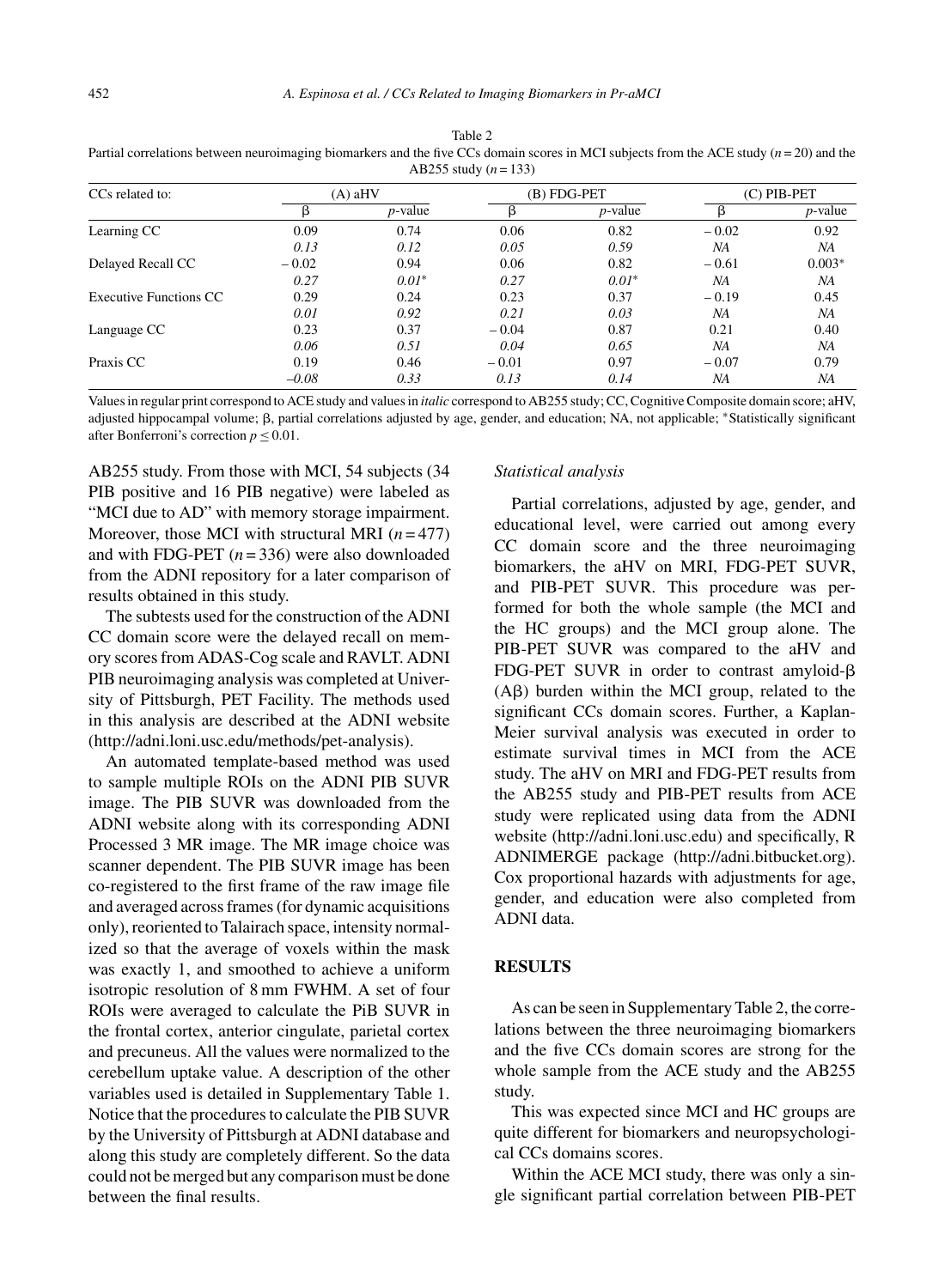

Fig. 1. PIB SUVR related to the Delayed Recall CC established by aHV in the MCI group. <sup>a</sup>The MCI subjects with the best performances on the Delayed Recall CC domain score are shown with circles, <sup>b</sup>those with intermediate performances are represented with triangles, <sup>c</sup>while those with the worst performances are shown with squares. <sup>d</sup>After a median survival time of 20.6 months (SD: 15.5; range: 6–68), 17/20 (85%) of the MCI patients developed dementia; 15 (88.2%) with AD; and 2 (11.8%) with a mixed dementia (AD with cerebrovascular disease).

SUVR and the Delayed Recall CC domain score  $(\beta = -0.61, p = 0.003)$  (Table 2C).

In our replication MCI sample from parental dataset AB255, there was a significant partial correlation between the aHV and the Delayed Recall CC domain score  $(\beta = 0.27, p = 0.01)$  (Table 2A), and between the FDG-PET SUVR and Delayed Recall CC domain score  $(\beta = 0.27, p = 0.01)$  (Table 2B).

MCI subjects from the ACE study demonstrated an  $\overrightarrow{AB}$  burden related to the Delayed Recall CC domain score as established by aHV on MRI (Fig. 1) and FDG-PET (Fig. 2). They were classified into aHV+  $(n=17)$  and aHV-  $(n=3)$  with a threshold of aHV = 3.2 cm<sup>3</sup>, and into FDG+  $(n=18)$  or FDG- $(n=2)$  with a threshold of FDG-PET SUVR = 1.3. Those thresholds were the biomarker values that better separated the HC and MCI groups for each case. The  $\mathsf{A}\beta$  burden cut-off was taken as PIB-PET  $SUVR = 1.5$ , for 12 PIB+ and 8 PIB- subjects. The Delayed Recall CC domain score, naturally divided the sample into positive and negative subjects by its mean value of zero. Indeed, this is the threshold that best separated HC and MCI groups.

After a median survival time of 20.6 months (SD: 15.5; range: 6–68), 17/20 (85%) of the ACE MCI patients developed dementia; 15 (88.2%) with AD and 2 (11.8%) with a Mixed Dementia (AD with cerebrovascular disease) (Figs. 1 and 2). Over the course of the observation, one of the MCI patients died and was censored for the analysis of dementia incidence. Among this group, Kaplan-Meier analyses showed that the Delayed Recall CC was the best domain score to predict conversion to dementia compared to the other CCs (see Supplementary Table 3 and Supplementary Figure 1 for details); however, this only showed a tendency to approach significance (Wald = 3.49;  $p = 0.06$ ; Odds Ratio = 7.40) (0.91–58.82 [95% CI]).

Finally, the correlation between the five CCs domain scores and the three biomarkers was replicated using the ADNI dataset (Table 3). The partial correlations between the Delayed Recall CC domain score and aHV on MRI (Table 3A), FDG-PET (Table 3B), and PIB (Table 3C) were the most significant in MCI from the ADNI dataset.

After a median survival time of 6.5 months (SD: 5.4; range: 6 months-4years), 26/54 (48%) of the ADNI MCI patients developed dementia, specifically AD.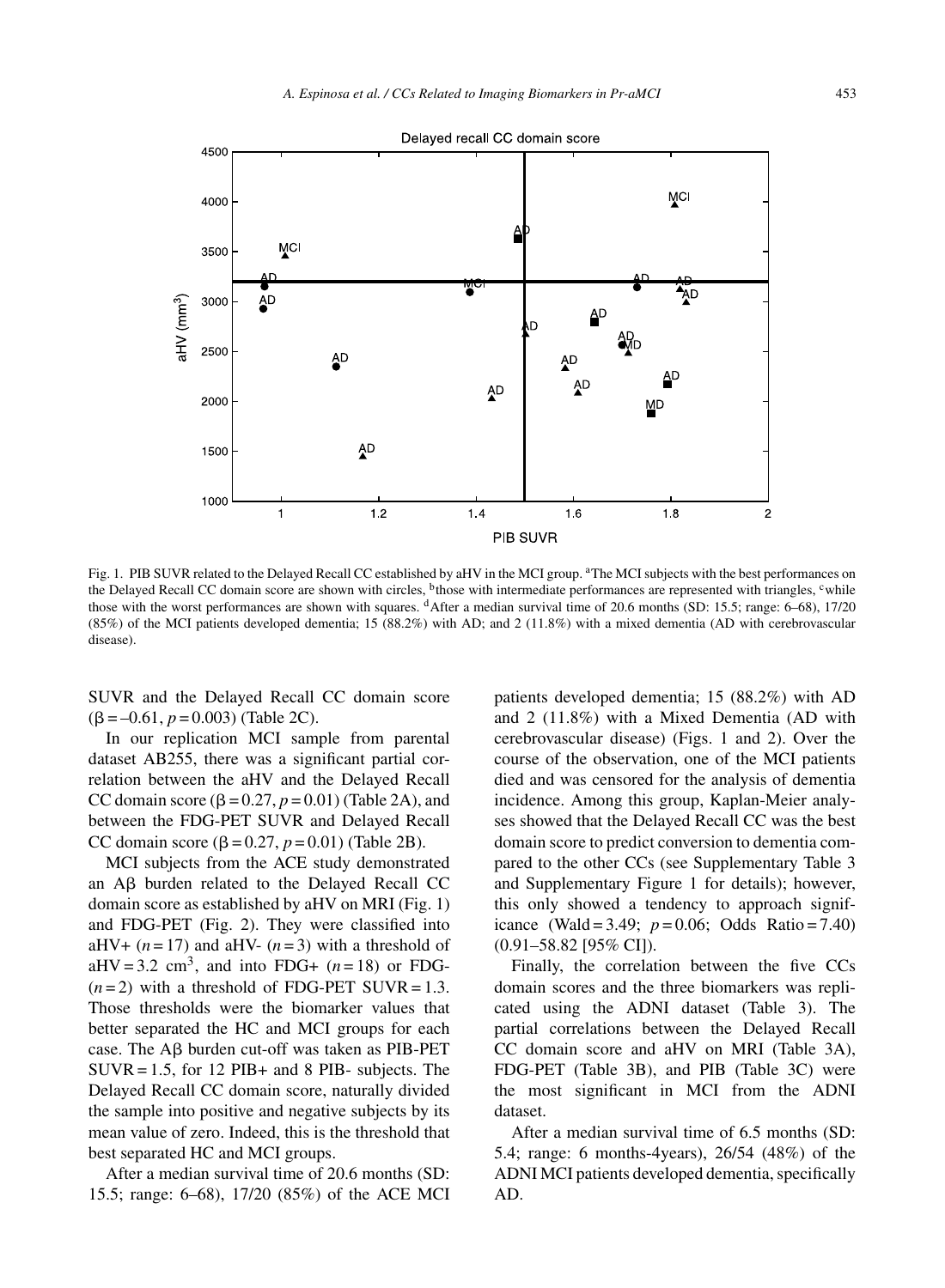

Fig. 2. PIB SUVR related to the Delayed Recall CC established by FDG in the MCI group. <sup>a</sup>The MCI subjects with the best performances on the Delayed Recall CC domain score are shown with circles, <sup>b</sup>those with intermediate performances are represented with triangles, <sup>c</sup>while those with the worst performances are shown with squares. <sup>d</sup>After a median survival time of 20.6 months (SD: 15.5; range: 6–68), 17/20 (85%) of the MCI patients developed dementia; 15 (88.2%) with AD; and 2 (11.8%) with a mixed dementia (AD with cerebrovascular disease).

Table 3 Partial correlations between neuroimaging biomarkers and the five CCs domain scores in MCI subjects from the ADNI dataset

| CCs related to:               | (A) aHV       |                  | (B) FDG-PET   |                            | $(C)$ PIB-PET |                 |
|-------------------------------|---------------|------------------|---------------|----------------------------|---------------|-----------------|
|                               |               | <i>p</i> -value  |               | <i>p</i> -value            |               | <i>p</i> -value |
| Learning CC                   | $0.35(n=477)$ | $2.95 e-15**$    | $0.23(n=336)$ | $1.51 e^{-0.5**}$          | $-0.39(n=54)$ | 0.004           |
| Delayed Recall CC             | $0.50(n=477)$ | $1.56e - 31**$   | $0.30(n=336)$ | $2.17 e^{-0.08**}$         | $-0.42(n=54)$ | $0.002*$        |
| <b>Executive Functions CC</b> | $0.18(n=479)$ | $5.98 e - 0.5**$ | $0.29(n=334)$ | 4.88 $e$ –08 <sup>**</sup> | $-0.35(n=54)$ | 0.01            |
| Language CC                   | $0.14(n=478)$ | $0.002*$         | $0.14(n=337)$ | 0.01                       | $-0.19(n=54)$ | 0.19            |
| Praxis CC                     | NA            | NA               | NA            | NA                         | NA            | NA              |

CC, Cognitive Composite domain score; aHV, adjusted hippocampal volume;  $\beta$ , partial correlations adjusted by age, gender, and education; \*Statistically significant after Bonferroni's correction  $p \le 0.01$ ; \*\* $p \le 0.001$ ; NA, not applicable on ADNI.

Within MCI with PIB-PET, Cox proportional hazards with adjustments for age, gender, and education showed that the Delayed Recall CC significantly predicted conversion to AD dementia (Wald =  $11.32$ ; *p* = 0.001; Odds Ratio = 2.51) (1.46 – 4.29 [95% CI]) (see Supplementary Figure 2 for details).

## **DISCUSSION**

This work explored the relationship between five CCs domain scores, and three AD neuroimaging biomarkers covering neurodegeneration and  $A\beta$  deposition, within probable MCI [12, 13] subjects with memory storage impairment [9]. As previously reported [9], the probable MCI condition had higher risk of early conversion to dementia, mainly AD than the rest of MCI individuals. Remarkably, those Pr-aMCI subjects with storage memory impairment had the most and closest risk of conversion to dementia, mainly AD compared to the other MCI subtypes.

Of note, since the aim of our study was include only the Pr-aMCI-storage subtype subjects, we reported as a unique condition that they must all have a memory loss characterized as being one of impaired storage, that is, independently if they had single or multiple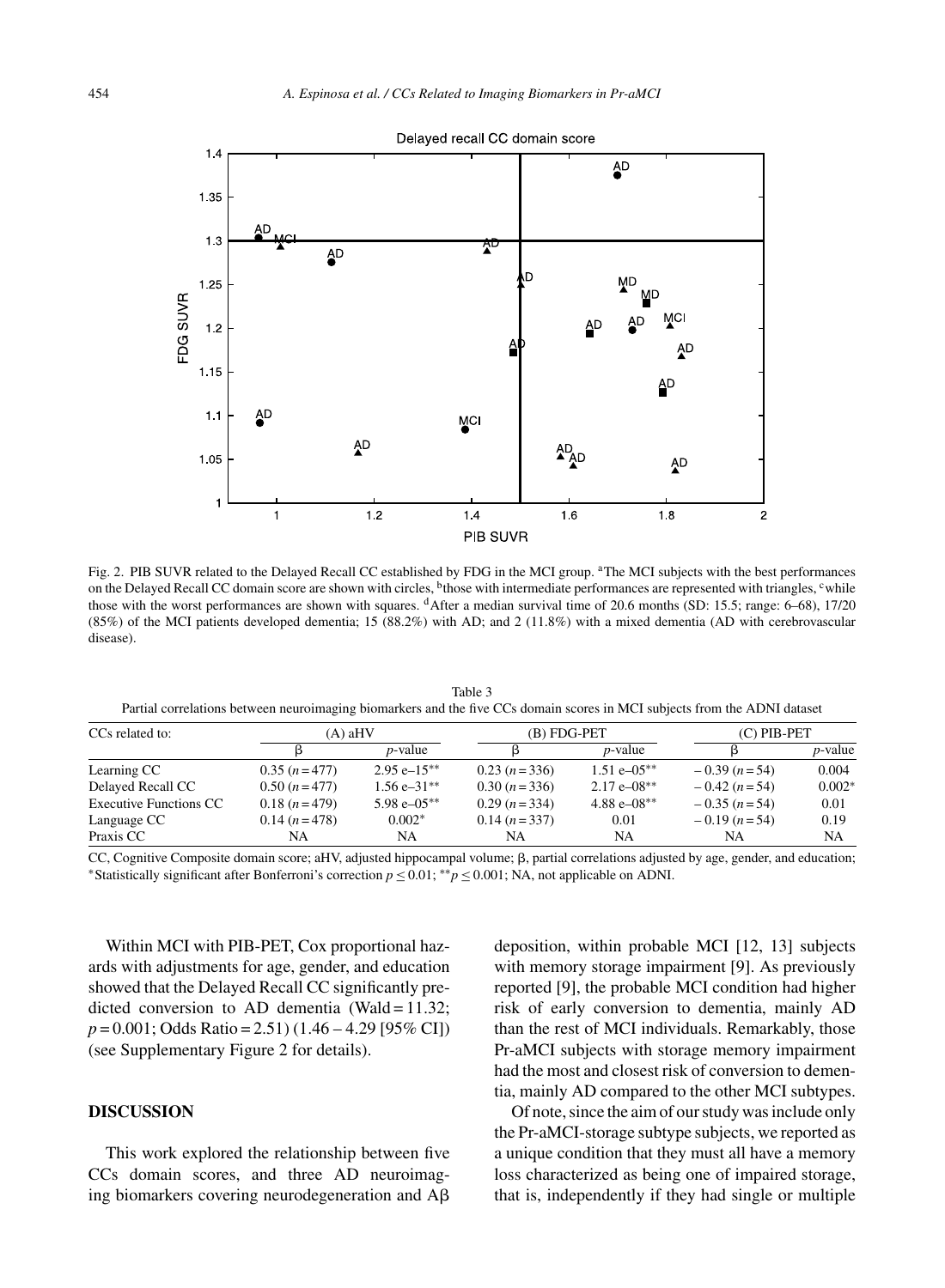domains impaired. However, all MCI had deficits in multiple cognitive domains. Our data supports that the traditional amnestic single-domain aMCI (aMCIsd) [20] is rarely diagnosed when a comprehensive neuropsychological battery is applied, because other cognitive deficits are frequently found when neuropsychological evaluation is expanded [44].

One of our central goals was to extend the limited literature of CCs domain scores combined with neuroimaging biomarkers in this population. In particular, focus on the relation with  $\text{A}\beta$  burden, discussed in more detail later. Then we analyzed the correlation between these two magnitudes. We found that only poorer performances on Delayed Recall CC domain score are related to reduced hippocampal volume, greater hypometabolism, and also greater  $A\beta$ burden. Other CCs domain scores, such as executive functions, language, and praxis, were not found to be related to neuroimaging biomarkers used. Our results are according to previous studies that reported that poorer Delayed Recall was related to reduced hippocampal volume as well as greater hypometabolism in MCI patients who were near to AD dementia conversion [45–51].

However, our main finding is that the  $\mathsf{A}\mathsf{B}$  burden of the MCI subjects, related to the Delayed Recall CC domain score performances, did not allow classifying all MCI subjects as Prodromal AD in either aHV on MRI or FDG-PET. Instead, some of them had high and other low  $\mathbf{A}\boldsymbol{\beta}$  burden. Importantly, that as mentioned above, we included subjects in the worst case situation in order to distinguish it, understanding that the MCI sample, all Pr-aMCI-storage subtype, has a high homogeneity phenotype, and besides this, contains some members with closely AD-like cognitive and biomarker pattern who are likely to convert in the near future. Furthermore, observed APOE  $\varepsilon$ 4 allele enrichment in the ACE study (70.0%), closely resembled histopathological series reported in AD [52]. In fact, almost all of MCI converted to dementia, mainly developed clinical AD.

As a fact, while all subjects were positive at baseline for at least one neuroimaging biomarker, only 11 (55%) subjects were positive for the three biomarkers at the same time. In contrast, 17 (85%) subjects were positive for aHV, 18 (90%) were positive for FDG-PET, and 12 (60%) were positive for PIB-PET. Also, 15 (75%) subjects were positive for aHV and FDG-PET, 11 (55%) were positive for aHV and PIB-PET, and 11 (55%) were positive for FDG-PET and PIB-PET. Regarding the Delayed Recall CC domain score, all subjects had a negative value.

Hence, Pr-aMCI-storage subjects with higher  $A\beta$ burden could be considered canonical prodromal AD (represented in the right bottom corner of both figures). All of the subjects with both greater hippocampal atrophy and hypometabolism could find representation in the biomarker model of pure AD [53–56]. In contrast, it is likely that MCI subjects with lower  $\text{A}\beta$  burden behave like SNAP (suspected non-Alzheimer's pathology) subjects, i.e., those individuals with neuroimaging/biomarker evidence of AD-like neurodegeneration without clinical amyloidosis [57] (represented in the left bottom corner of both figures). All of these subjects could find representation on the neurodegeneration-first biomarker model of late-onset AD [53–56]. Note that one subject might be showing low performances on the Delayed Recall CC domain score, even before showing high  $\text{AB}$  burden. In addition, other subjects with high A $\beta$  burden do not show enough hippocampal atrophy or hypometabolism to be classified as prodromal AD (top right corner of both figures). All of them could find representation in the amyloid-first biomarker model of late-onset AD [53–56].

Nevertheless, two of our MCI subjects could not find representation in any of the three Jack's models [53–56] (left top corner of both figures). Note that although both developed AD dementia, were in the boundaries to be considered with high  $A\beta$  burden based on aHV on MRI, and on FDG-PET SUVR.

For a big fraction of our MCI subjects, clinical and cognitive features that are: the "probable" clinical condition, the memory storage impairment, and the impaired Delayed Recall CC domain score precedes in this study amyloid and neurodegeneration biomarkers. This finding was unexpected given the fact that previous studies with MCI reported that the core biomarker pattern provided clinical evidence of the AD model in patients with MCI [58, 59]. The selection of this MCI population in clinical trials with the poorer performances on the Delayed Recall CC domain score could avoid substantial heterogeneity in biomarkers previously reported within amnestic MCI who were clinically similar [60].

Our main finding of this specific clinical-cognitive phenotype MCI observed before amyloidosis is the first reported in the literature. That is, a big fraction of our MCI subjects that converted to clinical AD dementia have not found representation in line with the current pathophysiologic model of AD; even two of our MCI subjects have not found it in any of the three different sets of biomarker models Jack and colleagues proposed [53–56].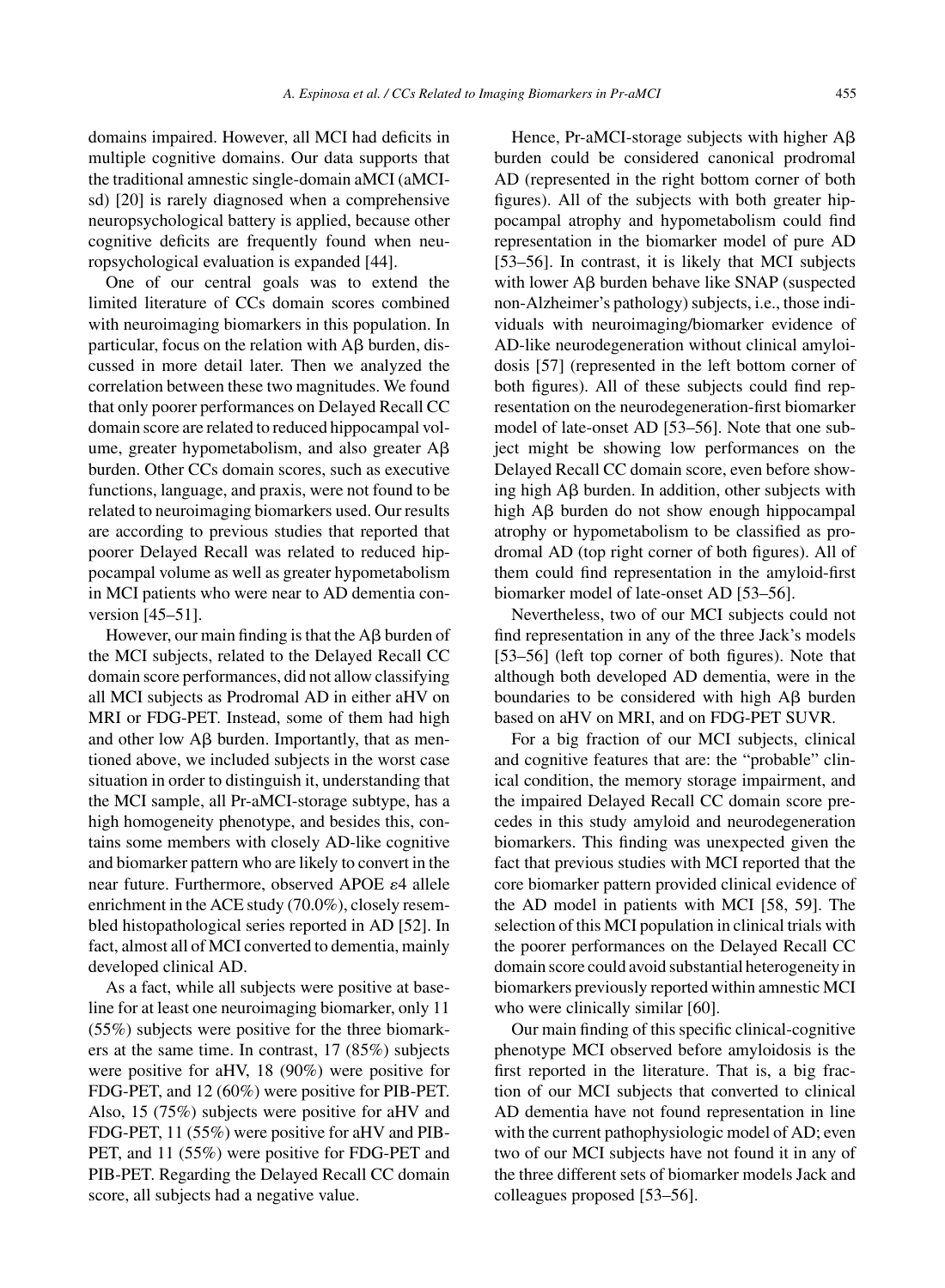After a median survival time of 20.6 months (SD: 15.5; range: 6–68), 17/20 (85%) of the ACE MCI patients developed dementia; 15 (88.2%) AD type; and 2 (11.8%) mixed dementia (AD with cerebrovascular disease). This points out the importance of follow-up in this MCI group. However, further studies including a more extensive longitudinal clinical follow-up and anatomopathological data would be needed to corroborate these results.

With regard to ADNI, the procedures for the calculation of PIB SUVR and the Delayed Recall CC domain score slightly differed between samples. Also, the composite scores calculated on both datasets are not exactly the same. The corresponding CC domain score for the Delayed Recall differed on the visual memory by the ROCF test from the ADNI and the ACE and the AB255 studies, but both reflects the performance on the same cognitive domain. So although data cannot be merged across datasets, any comparison should be done between the statistical results. In addition, with our ADNI replication, we confirm that the Delayed Recall is the optimal CC domain score to look for prodromal AD, when compared to the other CC domains. Other CCs such as Learning and Executive functions domain scores were found related to hippocampal volume and FDG-PET, previously associated in MCI and AD patients with increasing disease severity [61].

One of the limitations of this study is firstly the lack of amyloid PET in parental dataset AB255; thus, the sample size of subjects with amyloid PET in ACE study was small. This fact could explain that the Delayed Recall CC domain score only showed a tendency to approached significance toward superiority with respect to the other CCs domain scores, as a predictor of conversion to dementia. However, in our replication from ADNI, the Delayed Recall was the best CC domain score as a predictor of conversion to AD. Secondly, we were not able to measure sensitivity and specificity values because of the small sample sizes. Our results are limited to those Pr-aMCI-storage subtype subjects and therefore, are not applicable or extendable to the majority of MCI cases. Further studies incorporating a more heterogeneous MCI group phenotype, i.e., including the possible/probable and amnestic/non-amnestic MCI subtypes [9] could be considered.

In conclusion, according to our results, we strongly suggest selecting those subjects within Pr-aMCIstorage subtype with the worst performances on Delayed Recall CC domain score in order to maximize cost-benefits of clinical trial recruitment.

#### **ACKNOWLEDGMENTS**

We thank the patients and control subjects who participated in this project. We are indebted to Trinitat Port-Carbó and her family, who support Fundació ACE Memory Clinic research programs. This work was funded by Araclon Biotech, Recercalia and Fundacio ACE Memory Clinic, as well as the Spanish ´ Ministry of Health through Instituto de Salud Carlos III (Madrid) (FISS PI10/00954) and by Agència d'Avaluació de Tecnologia i Recerca Mèdiques, Departament de Salut de la Generalitat de Catalunya (grant 390/06/2009). JTB was supported in part by funds from the National Institute of Aging (P50- AG005133).

Data collection and sharing for this project was funded by the Alzheimer's Disease Neuroimaging Initiative (ADNI) (National Institutes of Health Grant U01AG024904) and DOD ADNI (Department of Defense award number W81XWH-12-2-0012). ADNI is funded by the National Institute on Aging, the National Institute of Biomedical Imaging and Bioengineering, and through generous contributions from the following: AbbVie, Alzheimer's Association; Alzheimer's Drug Discovery Foundation; Araclon Biotech; BioClinica, Inc.; Biogen; Bristol-Myers Squibb Company; CereSpir, Inc.; Cogstate; Eisai Inc.; Elan Pharmaceuticals, Inc.; Eli Lilly and Company; EuroImmun; F. Hoffmann-La Roche Ltd and its affiliated company Genentech, Inc.; Fujirebio; GE Healthcare; IXICO Ltd.; Janssen Alzheimer Immunotherapy Research & Development, LLC.; Johnson & Johnson Pharmaceutical Research & Development LLC.; Lumosity; Lundbeck; Merck & Co., Inc.; Meso Scale Diagnostics, LLC.; NeuroRx Research; Neurotrack Technologies; Novartis Pharmaceuticals Corporation; Pfizer Inc.; Piramal Imaging; Servier; Takeda Pharmaceutical Company; and Transition Therapeutics. The Canadian Institutes of Health Research is providing funds to support ADNI clinical sites in Canada. Private sector contributions are facilitated by the Foundation for the National Institutes of Health [\(http://www.fnih.org](http://www.fnih.org)). The grantee organization is the Northern California Institute for Research and Education, and the study is coordinated by the Alzheimer's Therapeutic Research Institute at the University of Southern California. ADNI data are disseminated by the Laboratory for Neuro Imaging at the University of Southern California.

The present study has been performed as part of the doctoral programme of Ana Espinosa at the University of Barcelona.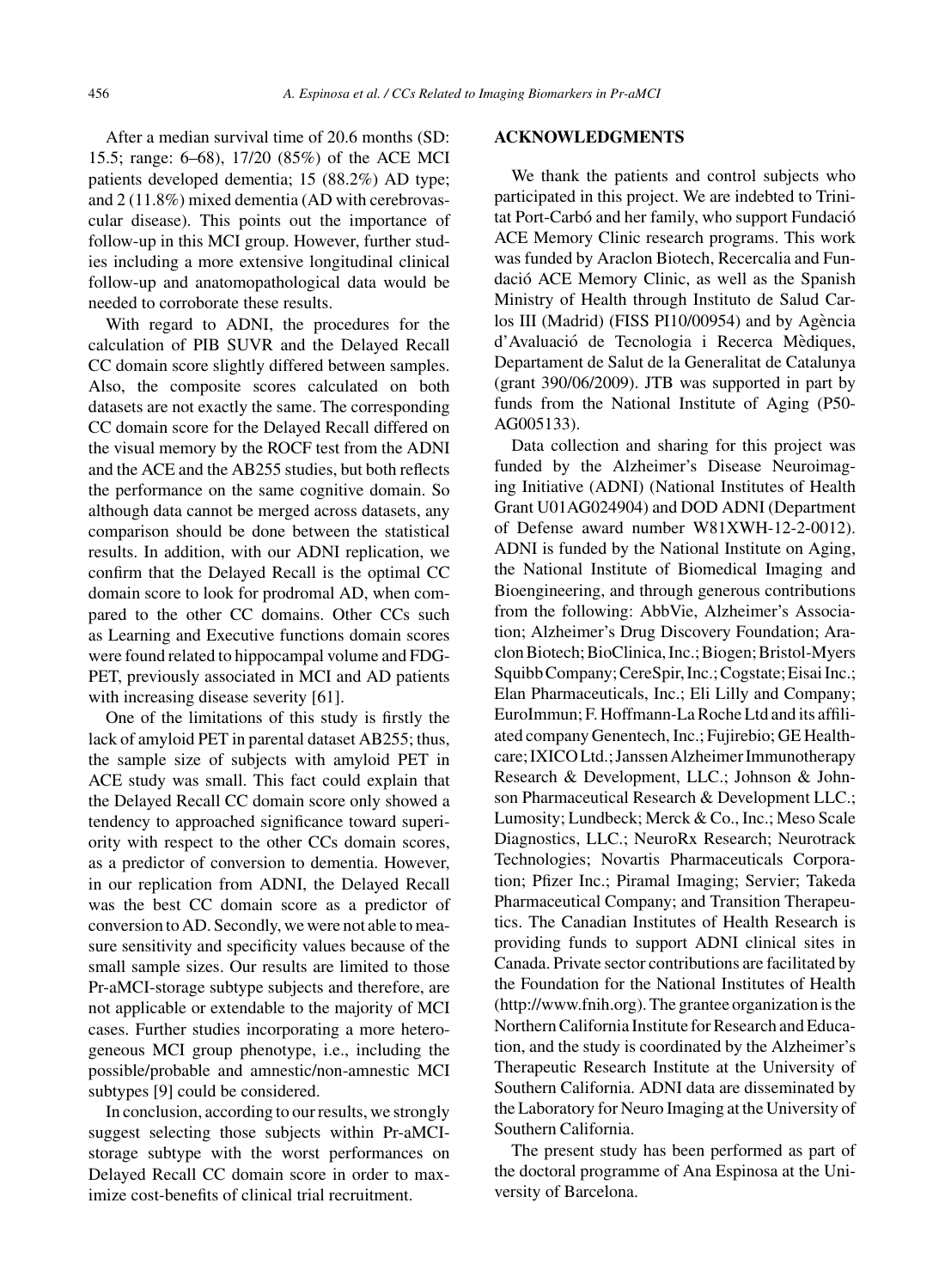Authors' disclosures available online [\(http://j-alz.](http://j-alz.com/manuscript-disclosures/16-1223r1) [com/manuscript-disclosures/16-1223r1](http://j-alz.com/manuscript-disclosures/16-1223r1)).

†Co-investigators from the AB255 Study Group:

Principal Investigator: Mercè Boada, MD, PhD (Fundació ACE, Institut Català de Neurociències Aplicades, Alzheimer Research Center and Memory Clinic, Barcelona, Spain); Collaborator Investigator: Lluís Tárraga, MSc (Fundació ACE, Institut Català de Neurociències Aplicades, Alzheimer Research Center and Memory Clinic, Barcelona, Spain); Coordinator: Manuel Sarasa, MD, PhD (Araclon Biotech SL, Zaragoza, Spain); Collaborators: Miguel Goñi, MD (Hospital DivinoValles, Burgos, Spain), Francesc Pujadas, MD (Hospital Universitari Vall d'Hebrón, Barcelona, Spain); Alberto Villarejo, MD (Hospital Doce de Octubre, Madrid, Spain); Ana Frank, MD, PhD (Hospital La Paz, Madrid, Spain); Jordi Peña-Casanova, MD, PhD (Hospital del Mar, Barcelona, Spain); Pablo Martínez-Lage, MD, PhD (Centro CITA Alzheimer, San Sebastian, ´ Spain); Manuel Fernández, MD, PhD (CAE Oroitu Algorta, Vizcaya, Spain); Gerard Piñol, MD, PhD (Hospital Santa Maria de Lleida, Lleida, Spain); Rafael Blesa, MD, PhD (Hospital de la Santa Creu i Sant Pau, Barcelona, Spain); Pedro Gil, MD, PhD (Hospital Clínico San Carlos, Madrid, Spain); Luis F. Pascual, MD (Hospital Lozano Blesa, Zaragoza, Spain); Miquel Aguilar, MD (Hospital Universitari Mútua Terrassa, Terrassa, Spain); Giovanni B Frisoni, MD (IRCCS Centro San Giovanni di Dio FBF, Brescia, Italy); Jorge Matias-Guiu, MD, PhD (Hospital Clínico San Carlos, Madrid, Spain); Niels Andreasen, MD, PhD (Karolinska Institutet, Stockholm, Sweden); Carmen Antúnez, MD (Hospital Virgen de la Arrixaca, Fundación Alzheimur, Murcia, Spain); Bruno Vellas, MD, PhD (Hôpital CHU La Grave, Casselardit, Toulouse, France); Touchon Jacques, MD, PhD (Hôpital Gui de Chauliac, CHU, Montpellier, France); Neuroimaging coordinators: Josep Munnuera, MD, PhD (Hospital Universitari Germans Trias i Pujol, Unitat RM Badalona, Institut de diagnòstic per la imatge, Badalona, Spain) and Javier Arbizu, MD, PhD (Clínica Universitaria de Pamplona, Pamplona, Spain).

#### **SUPPLEMENTARY MATERIAL**

The supplementary material is available in the electronic version of this article: [http://dx.doi.](http://dx.doi.org/10.3233/JAD-161223) [org/10.3233/JAD-161223](http://dx.doi.org/10.3233/JAD-161223)

#### **REFERENCES**

- [1] Dubois B, Feldman HH, Jacova C, Cummings JL, DeKosky ST, Barberger-Gateau P, Delacourte A, Frisoni G, Fox NC, Galasko D, Gauthier S, Hampel H, Jicha GA, Meguro K, O'Brien J, Pasquier F, Robert P, Rossor M, Salloway S, Sarazin M, de Souza LC, Stern Y, Visser PJ, Scheltens P (2010) Revising the definition of Alzheimer's disease: A new lexicon. *Lancet Neurol* **9**, 1118-1127.
- [2] Dubois B, Feldman HH, Jacova C, Hampel H, Molinuevo JL, Blennow K, DeKosky ST, Gauthier S, Selkoe D, Bateman R, Cappa S, Crutch S, Engelborghs S, Frisoni GB, Fox NC, Galasko D, Habert M-O, Jicha GA, Nordberg A, Pasquier F, Rabinovici G, Robert P, Rowe C, Salloway S, Sarazin M, Epelbaum S, de Souza LC, Vellas B, Visser PJ, Schneider L, Stern Y, Scheltens P, Cummings JL (2014) Advancing research diagnostic criteria for Alzheimer's disease: The IWG-2 criteria. *Lancet Neurol* **13**, 614-629.
- [3] Albert MS, DeKosky ST, Dickson D, Dubois B, Feldman HH, Fox NC, Gamst A, Holtzman DM, Jagust WJ, Petersen RC, Snyder PJ, Carrillo MC, Thies B, Phelps CH (2011) The diagnosis of mild cognitive impairment due to Alzheimer's disease: Recommendations from the National Institute on Aging-Alzheimer's Association workgroups on diagnostic guidelines for Alzheimer's disease. *Alzheimers Dement* **7**, 270-279.
- [4] Jack CR Jr, Albert MS, Knopman DS, McKhann GM, Sperling RA, Carrillo MC, Thies B, Phelps CH (2011) Introduction to the recommendations from the National Institute on Aging-Alzheimer's Association workgroups on diagnostic guidelines for Alzheimer's disease. *Alzheimers Dement* **7**, 257-262.
- [5] McKhann GM, Knopman DS, Chertkow H, Hyman BT, Jack CR, Kawas CH, Klunk WE, Koroshetz WJ, Manly JJ, Mayeux R, Mohs RC, Morris JC, Rossor MN, Scheltens P, Carrillo MC, Thies B, Weintraub S, Phelps CH (2011) The diagnosis of dementia due to Alzheimer's disease: Recommendations from the National Institute on Aging-Alzheimer's Association workgroups on diagnostic guidelines for Alzheimer's disease. *Alzheimers Dement* **7**, 263-269.
- [6] Sperling RA, Aisen PS, Beckett LA, Bennett DA, Craft S, Fagan AM, Iwatsubo T, Jack CR Jr, Kaye J, Montine TJ, Park DC, Reiman EM, Rowe CC, Siemers E, Stern Y, Yaffe K, Carrillo MC, Thies B, Morrison-Bogorad M, Wagster MV, Phelps CH (2011) Toward defining the preclinical stages of Alzheimer's disease: Recommendations from the National Institute on Aging and the Alzheimer's Association workgroup. *Alzheimers Dement* **7**, 280-292.
- [7] Vos SJB, Verhey F, Frölich L, Kornhuber J, Wiltfang J, Maier W, Peters O, Rüther E, Nobili F, Morbelli S, Frisoni GB, Drzezga A, Didic M, van Berckel BNM, Simmons A, Soininen H, Kłoszewska I, Mecocci P, Tsolaki M, Vellas B, Lovestone S, Muscio C, Herukka S-K, Salmon E, Bastin C, Wallin A, Nordlund A, de Mendonça A, Silva D, Santana I, Lemos R, Engelborghs S, Van der Mussele S, Freund-Levi Y, Wallin ÅK, Hampel H, van der Flier W, Scheltens P, Visser PJ (2015) Prevalence and prognosis of Alzheimer's disease at the mild cognitive impairment stage. *Brain* **138**, 1327-1338.
- [8] Gomar JJ, Bobes-Bascaran MT, Conejero-Goldberg C, Davies P, Goldberg TE, Alzheimer's Disease Neuroimaging Initiative (2011) Utility of combinations of biomarkers, cognitive markers, and risk factors to predict conversion from mild cognitive impairment to Alzheimer disease in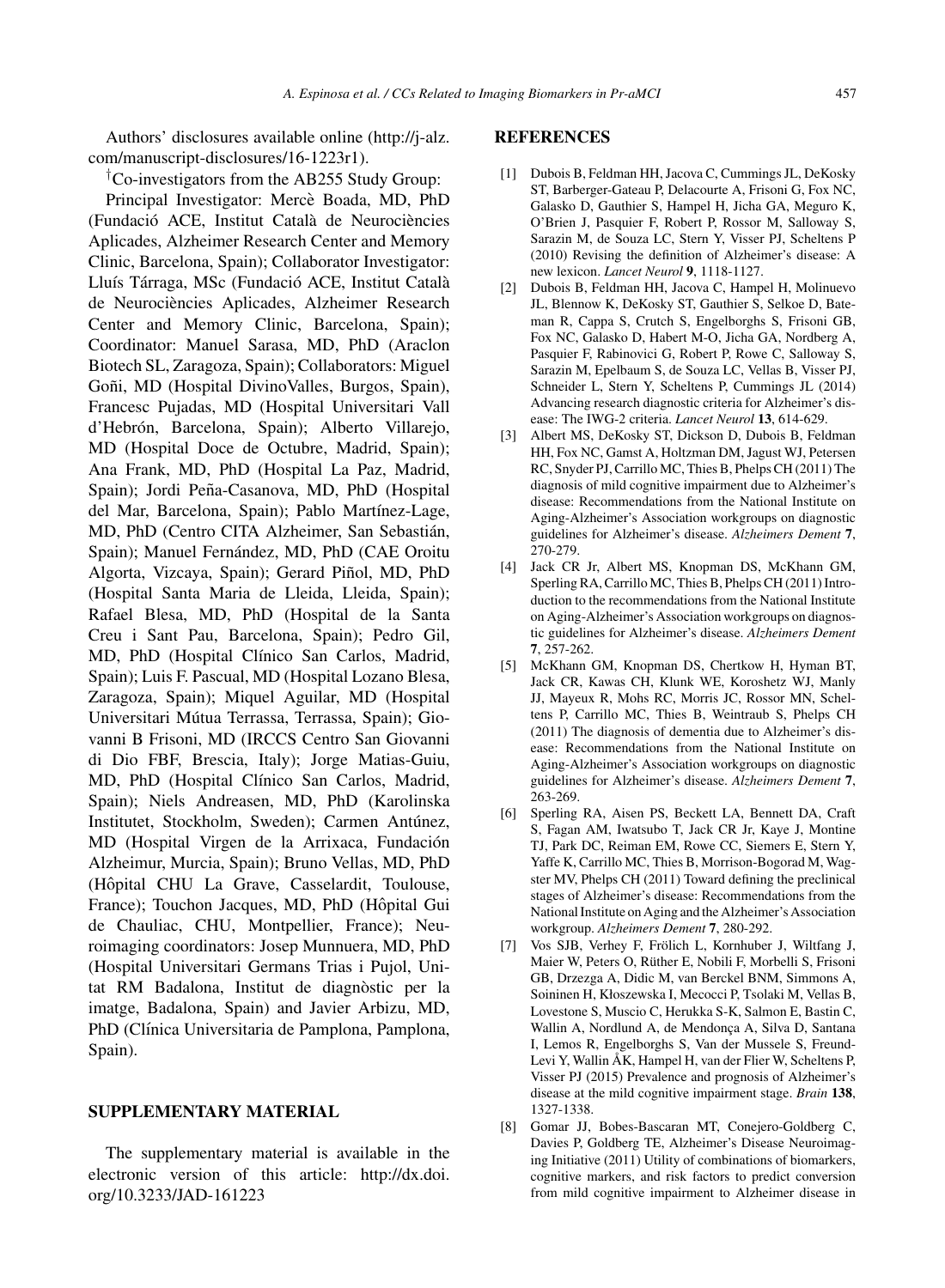patients in the Alzheimer's disease neuroimaging initiative. *Arch Gen Psychiatry* **68**, 961-969.

- [9] Espinosa A, Alegret M, Valero S, Vinyes-Junqué G, Hernández I, Mauleón A, Rosende-Roca M, Ruiz A, López O, Tarraga L, Boada M (2013) A longitudinal follow-up of ´ 550 mild cognitive impairment patients: Evidence for large conversion to dementia rates and detection of major risk factors involved. *J Alzheimers Dis* **34**, 769-780.
- [10] Boada M, Tárraga L, Hernández I, Valero S, Alegret M, Ruiz A, Lopez OL, Becker JT (2014) Design of a comprehensive Alzheimer's disease clinic and research center in Spain to meet critical patient and family needs. *Alzheimers Dement* **10**, 409-415.
- [11] Petersen RC (2004) Mild cognitive impairment as a diagnostic entity. *J Intern Med* **256**, 183-194.
- [12] Lopez OL, Jagust WJ, DeKosky ST, Becker JT, Fitzpatrick A, Dulberg C, Breitner J, Lyketsos C, Jones B, Kawas C, Carlson M, Kuller LH (2003) Prevalence and classification of mild cognitive impairment in the Cardiovascular Health Study Cognition Study: Part 1. *Arch Neurol* **60**, 1385-1389.
- [13] Lopez OL, Kuller LH, Becker JT, Dulberg C, Sweet RA, Gach HM, Dekosky ST (2007) Incidence of dementia in mild cognitive impairment in the cardiovascular health study cognition study. *Arch Neurol* **64**, 416-420.
- [14] Delis DC, Massman PJ, Butters N, Salmon DP, Cermak LS, Kramer JH (1991) Profiles of demented and amnesic patients on the California Verbal Learning Test: Implications for the assessment of memory disorders. *Psychol Assess* **3**, 19-26.
- [15] Folstein MF, Folstein SE, McHugh PR (1975) Mini-mental state. A practical method for grading the cognitive state of patients for the clinician. *J Psychiatr Res* **12**, 189-198.
- [16] Blesa R, Pujol M, Aguilar M, Santacruz P, Bertran-Serra I, Hernández G, Sol JM, Peña-Casanova J, NORMACODEM Group (2001) Clinical validity of the "mini-mental state" for Spanish speaking communities. *Neuropsychologia* **39**, 1150-1157.
- [17] Hachinski VC, Lassen NA, Marshall J (1974) Multi-infarct dementia. A cause of mental deterioration in the elderly. *Lancet* **2**, 207-210.
- [18] Sheikh JI, Yesavage JA (1986) Geriatric depression scale (GDS): Recent findings and development of a shorter version. In *Clinical Gerontology: A Guide to Assessment and Intervention.* The Haworth Press, Inc, NY, pp. 165-173.
- [19] Morris JC (1993) The Clinical Dementia Rating (CDR): Current version and scoring rules. *Neurology* **43**, 2412- 2414.
- [20] Petersen RC, Smith GE, Waring SC, Ivnik RJ, Tangalos EG, Kokmen E (1999) Mild cognitive impairment: Clinical characterization and outcome. *Arch Neurol* **56**, 303-308.
- [21] Petersen RC (2004) Mild cognitive impairment as a diagnostic entity. *J Intern Med* **256**, 183-194.
- [22] Teunisse S, Derix MM, van Crevel H (1991) Assessing the severity of dementia. Patient and caregiver. *Arch Neurol* **48**, 274-277.
- [23] McKhann G, Drachman D, Folstein M, Katzman R, Price D, Stadlan EM (1984) Clinical diagnosis of Alzheimer's disease: Report of the NINCDS-ADRDA Work Group under the auspices of Department of Health and Human Services Task Force on Alzheimer's Disease.*Neurology* **34**, 939-944.
- [24] Wechsler D (1997) *WMS–III. Wechsler Memory Scale–Third Edition. Administration and scoring manual*. The Psychological Corporation, San Antonio, TX.
- [25] Alegret M, Espinosa A, Vinyes-Junqué G, Valero S, Hernández I, Tárraga L, Becker JT, Boada M (2012) Normative data of a brief neuropsychological battery for Spanish individuals older than 49. *J Clin Exp Neuropsychol* **34**, 209- 219.
- [26] Alegret M, Espinosa A, Valero S, Vinyes-Junqué G, Ruiz A, Hernández I, Rosende-Roca M, Mauleón A, Becker JT, Tárraga L, Boada M (2013) Cut-off scores of a Brief Neuropsychological Battery (NBACE) for Spanish individual adults older than 44 years old. *PLoS One* **8**, e:76436.
- [27] Buschke H (1984) Cued recall in amnesia. *J Clin Neuropsychol* **6**, 433-440.
- [28] Wechsler D (1997) *WAIS–III. Wechsler Adult Intelligence Scale–Third Edition. Technical manual*. The Psychological Corporation, San Antonio, TX.
- [29] Lezak MD (2004) *Neuropsychological Assessment*, 4th ed, Oxford University Press, New York.
- [30] Rosen WG, Mohs RC, Davis KL (1984) A new rating scale for Alzheimer's disease. *Am J Psychiatry* **141**, 1356-1364.
- [31] Kline P (1994) *An easy guide to factor analysis*, Routledge, London.
- [32] Salat DH, Buckner RL, Snyder AZ, Greve DN, Desikan RSR, Busa E, Morris JC, Dale AM, Fischl B (2004) Thinning of the cerebral cortex in aging. *Cereb Cortex* **14**, 721-730.
- [33] Han X, Jovicich J, Salat D, van der Kouwe A, Quinn B, Czanner S, Busa E, Pacheco J, Albert M, Killiany R, Maguire P, Rosas D, Makris N, Dale A, Dickerson B, Fischl B (2006) Reliability of MRI-derived measurements of human cerebral cortical thickness: The effects of field strength, scanner upgrade and manufacturer. *Neuroimage* **32**, 180-194.
- [34] Rosas HD, Liu AK, Hersch S, Glessner M, Ferrante RJ, Salat DH, van der Kouwe A, Jenkins BG, Dale AM, Fischl B (2002) Regional and progressive thinning of the cortical ribbon in Huntington's disease. *Neurology* **58**, 695-701.
- [35] Kuperberg GR, Broome MR, McGuire PK, David AS, Eddy M, Ozawa F, Goff D, West WC, Williams SCR, van der Kouwe AJW, Salat DH, Dale AM, Fischl B (2003) Regionally localized thinning of the cerebral cortex in schizophrenia. *Arch Gen Psychiatry* **60**, 878-888.
- [36] Reuter M, Schmansky NJ, Rosas HD, Fischl B (2012) Within-subject template estimation for unbiased longitudinal image analysis. *Neuroimage* **61**, 1402-1418.
- [37] Mathalon DH, Sullivan EV, Rawles JM, Pfefferbaum A (1993) Correction for head size in brain-imaging measurements. *Psychiatry Res* **50**, 121-139.
- [38] Landau SM, Harvey D, Madison CM, Koeppe RA, Reiman EM, Foster NL, Weiner MW, Jagust WJ, Alzheimer's Disease Neuroimaging Initiative (2011) Associations between cognitive, functional, and FDG-PET measures of decline in AD and MCI. *Neurobiol Aging* **32**, 1207-1218.
- [39] Mormino EC, Kluth JT, Madison CM, Rabinovici GD, Baker SL, Miller BL, Koeppe RA, Mathis CA, Weiner MW, Jagust WJ, Alzheimer's Disease Neuroimaging Initiative (2009) Episodic memory loss is related to hippocampalmediated  $\beta$ -amyloid deposition in elderly subjects. *Brain* **132**, 1310-1323.
- [40] Jagust WJ1, Landau SM, Shaw LM, Trojanowski JQ, Koeppe RA, Reiman EM, Foster NL, Petersen RC, Weiner MW, Price JC, Mathis CA, Alzheimer's Disease Neuroimaging Initiative (2009) Relationships between biomarkers in aging and dementia. *Neurology* **73**, 1193- 1199.